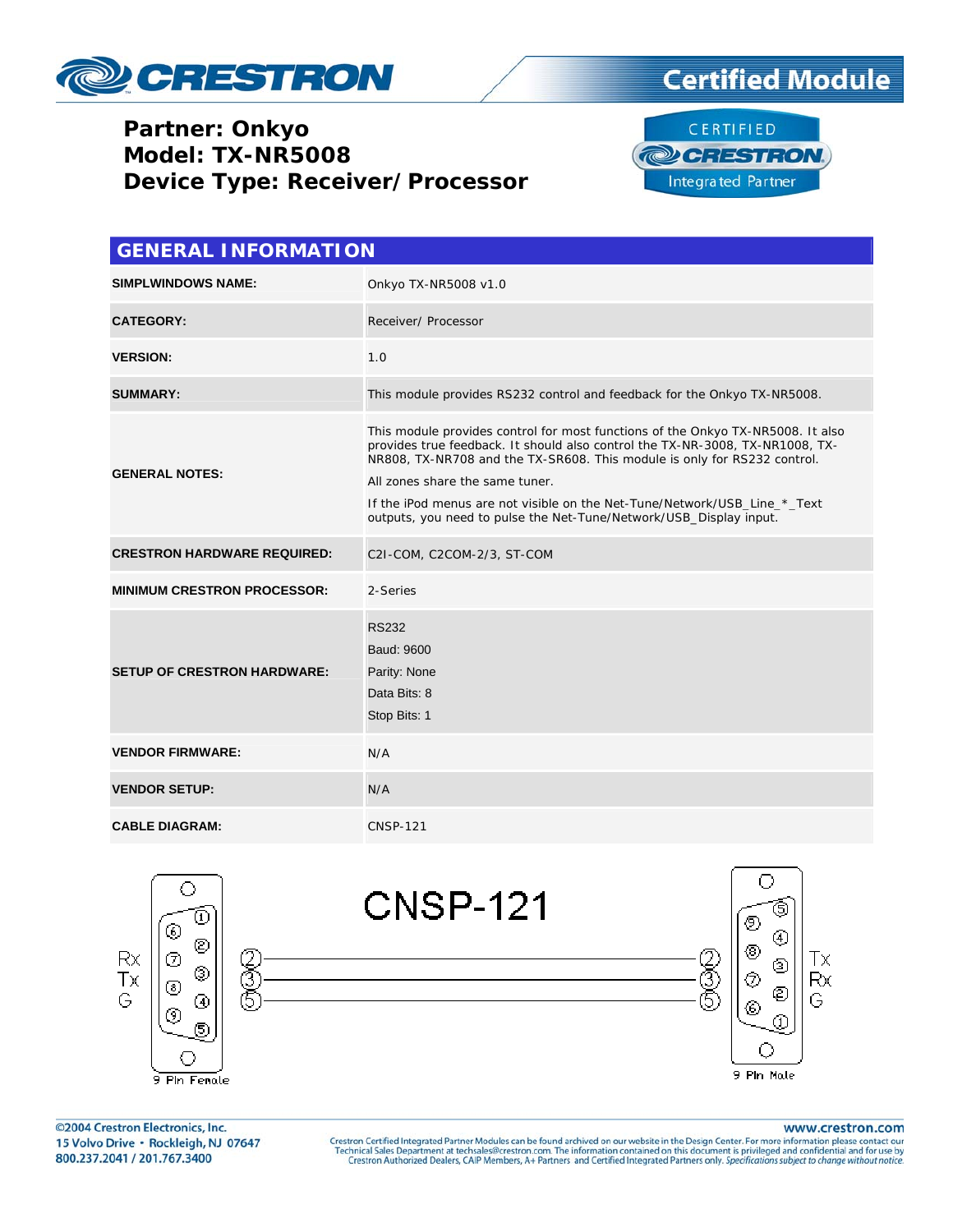

### **Partner: Onkyo Model: TX-NR5008 Device Type: Receiver/Processor**





| <b>CONTROL:</b>                   |             |                                                                 |
|-----------------------------------|-------------|-----------------------------------------------------------------|
| *_Power_On/Off/Toggle             | D           | Pulse to turn the power on and off for the desired zone.        |
| *_Input_*                         | D           | Pulse to select the input for the desired zone.                 |
| *_Volume_Up/Down                  | D           | Press and hold to adjust the volume level for the desired zone. |
| *_Tuner_Key_*                     | D           | Pulse to enter the tuner frequency for the desired zone.        |
| Sleep_*                           | D           | Pulse to set the sleep time or turn the sleep timer off.        |
| Front_Panel_Display_*             | D           | Pulse to set the front panel display brightness.                |
| Menu                              | D           | Pulse to turn the menu on and off.                              |
| Up/Down/Left/Right/Enter          | D           | Pulse to move through the menus.                                |
| Exit                              | D           | Pulse to exit to the previous menu level.                       |
| Audio_Out_*                       | D           | Pulse to set the audio output.                                  |
| Trigger_*_On/Off/Toggle           | D           | Pulse to turn the output triggers on and off.                   |
| Monitor_Out_Resolution_*          | D           | Pulse to set the monitor output resolution.                     |
| Late_Night_*                      | D           | Pulse to set the late night mode.                               |
| Re-EQ/Cinema_Filter_On/Off/Toggle | D           | Pulse to turn the Re-EQ/Cinema Filter on and off.               |
| Display_Cycle                     | D           | Pulse to cycle through the front panel display text.            |
| Surround_Mode_*                   | D           | Pulse to select the desired surround mode.                      |
| Sirius_Password_Key_*             | D           | Pulse to enter the Sirius parental password.                    |
| Net-Tune/Network/USB *            | D           | Pulse to control the Internet Radio and network music server.   |
| HD_Radio_Blend_Mode_*             | D           | Pulse to select the HD Radio Blend mode.                        |
| HD_Radio_Program_*(HD*)           | D           | Pulse to select the HD Radio HD program.                        |
| Initialize                        | D           | Pulse to get the initial status.                                |
| <b>From Device</b>                | $\mathbb S$ | Serial signal to be routed from a 2-way serial com port.        |

www.crestron.com

Crestron Certified Integrated Partner Modules can be found archived on our website in the Design Center. For more information please contact our Technical Sales Department at techsales@crestron.com. The information contain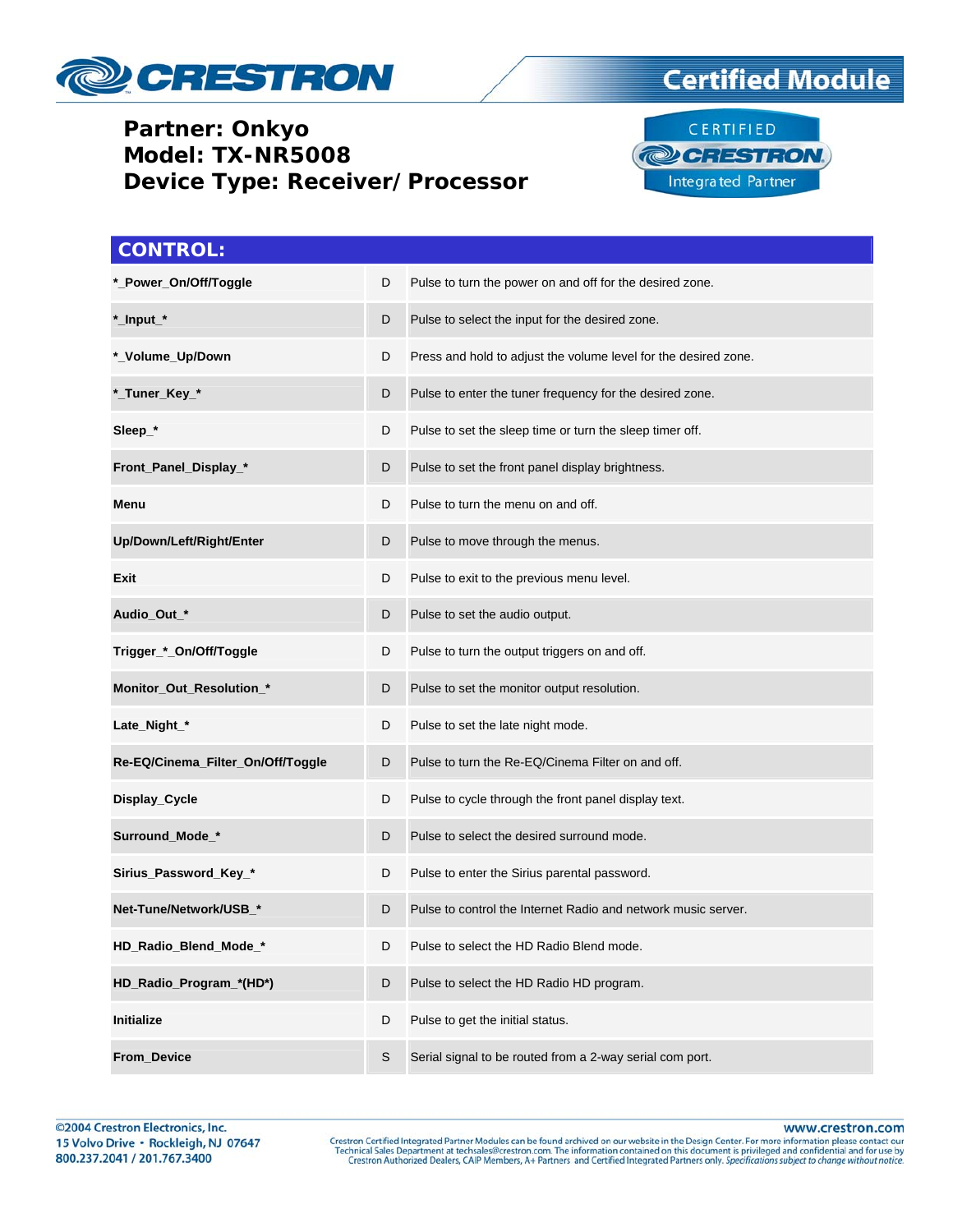

### Partner: Onkyo Model: TX-NR5008 **Device Type: Receiver/Processor**

# **Certified Module**



| <b>FEEDBACK:</b>                        |   |                                                                                                                                   |
|-----------------------------------------|---|-----------------------------------------------------------------------------------------------------------------------------------|
| *_Power_Is_On/Off                       | D | High to indicate the current power state for each zone.                                                                           |
| *_Input_Is_*                            | D | High to indicate the currently selected input for each zone.                                                                      |
| *_Volume_Gauge                          | Α | Analog value indicating the current volume level for each zone. To be<br>displayed using a bar graph on a touch panel.            |
| *_Volume_Mute_Is_On/Off                 | D | High to indicate the current volume mute state for each zone.                                                                     |
| *_Tuner_Frequency_Text                  | S | Serial signal indicating the currently tuned channel.                                                                             |
| Tuned_Station_ <ls ls_not="">_HD</ls>   | D | High to indicate whether the currently tuned radio station is an HD<br>station or not.                                            |
| Sleep_Time_Digital_Gauge                | A | Analog value indicating the current sleep time remaining.                                                                         |
| Front_Panel_Display_Is_*                | D | High to indicate the current front panel display brightness.                                                                      |
| Audio_Out_ls_*                          | D | High to indicate the current audio out setting.                                                                                   |
| Trigger_*_Is_On/Off                     | D | High to indicate the current state for each trigger.                                                                              |
| Monitor_Out_Resolution_Is_*             | D | High to indicate the current monitor output resolution.                                                                           |
| Late_Night_ls_*                         | D | High to indicate the current late night setting.                                                                                  |
| Re-EQ/Cinema_Filter_Is_On/Off           | D | High to indicate the current state for the Re-EQ/Cinema filter.                                                                   |
| Surround_Mode_Is_*                      | D | High to indicate the currently selected surround mode.                                                                            |
| Sirius_Password_Text                    | S | Serial signal indicating the parental password being entered. Will show<br>as the actual numbers being entered.                   |
| Sirius_Password_Stars_Text              | S | Serial signal indicating the parental password being entered. Will show<br>as stars.                                              |
| Sirius Parental Lock Password Is Needed | D | High to indicate that the channel you are trying to listen to requires a<br>password.                                             |
| Sirius_Parental_Lock_Password_Is_Wrong  | D | High to indicate that the password entered is wrong.                                                                              |
| Sirius_*_Text                           | S | Serial signals indicating the channel name, channel number, title, artist<br>and category for the currently tuned Sirius station. |
| Net-Tune/Network/USB_Is_*               | D | High to indicate the current Net-Tune/Network/USB transport status.                                                               |

www.crestron.com

Crestron Certified Integrated Partner Modules can be found archived on our website in the Design Center. For more information please contact our Technical Sales Department at techsales@crestron.com. The information contain